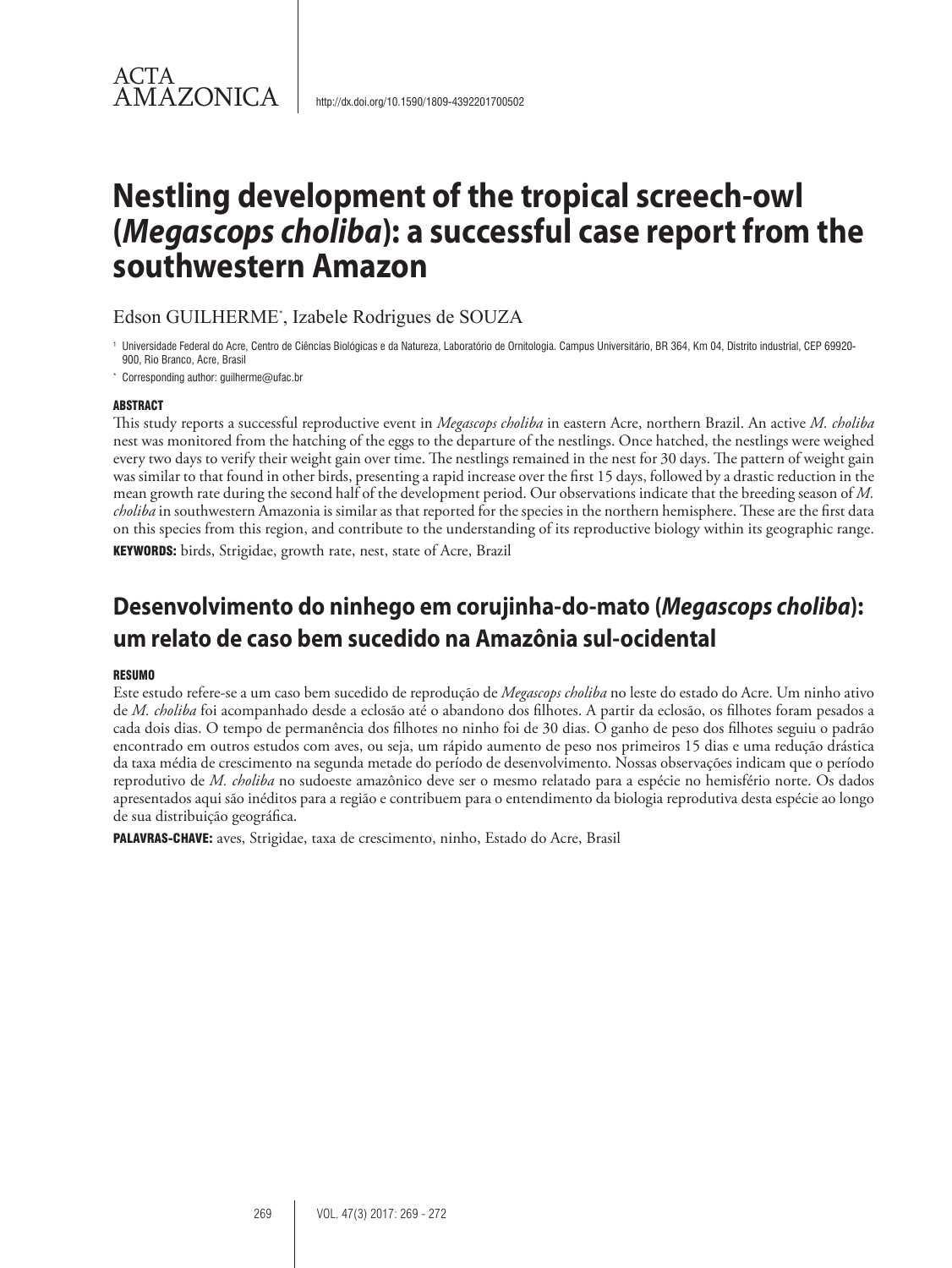### ACTA AMAZONICA

Nestling development of the tropical screech-owl (*Megascops choliba*): a successful case report from the southwestern Amazon

The tropical screech-owl (*Megascops choliba*) is widely distributed in the Neotropical region, between Costa Rica and Argentina (Holt *et al*. 1999). This owl is nocturnal, becomes active at nightfall, and is found in a variety of habitats, ranging from open areas, such as the Brazilian Cerrado (savanna), to semi-arid regions, and even rainforest, in the Amazon basin and eastern Brazil (Marini *et al*. 2007; Borges *et al*. 2004; Lima and Lima Neto 2009; Motta-Junior *et al*. 2010; Barros and Motta-Junior 2014; Dias and Lima 2015). The breeding season of *M. choliba* in the northern hemisphere extends from January to July, with a peak in May, while in the southern hemisphere there is a peak in September and October (Motta-Junior & Braga 2015). Megascops choliba is the most common owl in areas impacted by humans, such as forest fragments, edges of riparian forests, silvicultural plantations, and urban environments (Motta-Junior 2002; Borges *et al*. 2004; Anjos *et al*. 2007; Simon *et al*. 2007; Vasconcelos *et al*. 2007; Sberze *et al*. 2010; Cardona 2012; Barros and Motta-Junior 2014). Despite being both common and widely distributed, few data are available on the breeding patterns for *M. choliba*, and there are none from the Amazon basin (Thomas 1977; Lima and Lima Neto 2009; Motta-Junior *et al*. 2010; Dias and Lima 2015). The present study reports on a breeding event of an active *M. choliba* nest found in the southwestern Amazon, Acre, Brazil.

The nest was monitored every two days from its discovery onwards. The eggs were measured with a universal analogical caliper (scale:  $1/128 - 0.05$  mm) and the nestlings were weighed on a precision balance. The nestlings were marked with numbered aluminum bands on the 18th day after hatching. The bands were supplied by CEMAVE (Brazilian National Center for Wild Bird Research and Conservation).

The nest, containing three eggs, was discovered on July 6th 2011 in a broken trunk of a dead tucumã palm, *Astrocaryum aculeatum* (Figure 1A), near the margin of the reservoir of the nursery of the Zoobotanical Park of the Federal University of Acre (UFAC) in Rio Branco, Acre, Brazil (09°57'10.13" S, 67°52'32.83" W). The nest entrance was 1.57 m above the ground, where the trunk had a diameter of 53 cm. The incubation chamber was 43 cm below this opening, and contained only a few pieces of tree bark on which the eggs were laid. The three eggs were white and measured 33 mm x 30 mm, with a mean weight of 15±1 g.

The first nestling hatched on July 8th, with the other two hatching on the following two days. The newly hatched nestlings had their eyes closed, and were covered completely in white plumage, with pink legs and a gray beak with a white egg tooth (Figure 1B). On July 13th, the eyes of the first nestling were beginning to open. From the 13th day of life onwards, the white feathers were substituted by a darker (mesoptile) plumage, with some stalks of the remiges appearing (Figure



**Figure 1.** Active *Megaschops choliba* in the Zoobotanical Park of the Federal University of Acre. 1A – Dead tucumã (*Astrocaryum aculeatum*) palm in which the nest was found*.* It is possible to observe the female emerging from the nest in response to the approach of the researcher; 2B – The three recently hatched nestlings in the incubation chamber on July 11th 2011; 2C – Nestlings at 11–13 days of life (20th July 2011); 3D – Nestlings at 18–20 days of life (27th July 2011), note the development of the remiges. This figure is in color in the electronic version.

1C). By July 27th, the nestlings were already covered by a dark, barred plumage, with well-developed flight feathers (remiges) and completely open eyes, showing a large yellow iris (Figure 1D). During the first 15 days of monitoring, the female owl was observed leaving the nest when the researchers approached to collect the measurements (Figure 1A), and it seems possible that it was in the nest protecting the nestlings during their first few days of life. The only evidence of the provisioning of the nestlings was the leg of an insect found in the nest on July 25th. From July 11th onwards, once the last egg had hatched, the nestlings were weighed every two days until the departure of the first fledgling on August 6th. On the first day, the oldest nestling weighed 32 g, the second to hatch weighed 22 g, and the third, 14 g (Figure 2). This ranking persisted over subsequent measurements, although the differences among the individuals decreased over time, and by the final weighing, on August 5th, all three individuals had the same weight, 110 g (Figure 2). Over the first 14 days (up until July 21st), the weight gain of all three nestlings was rapid, with the two oldest gaining an average of 6.6±2.3 g per day, and the youngest, 4.9±3.2 g per day. From the 18th day (25th July onwards, Figure 2), the mean growth rate decreased drastically in the two oldest nestlings, to 1.0±4.5 g per day in the oldest and 1.8±3.1 g per day in the second oldest, while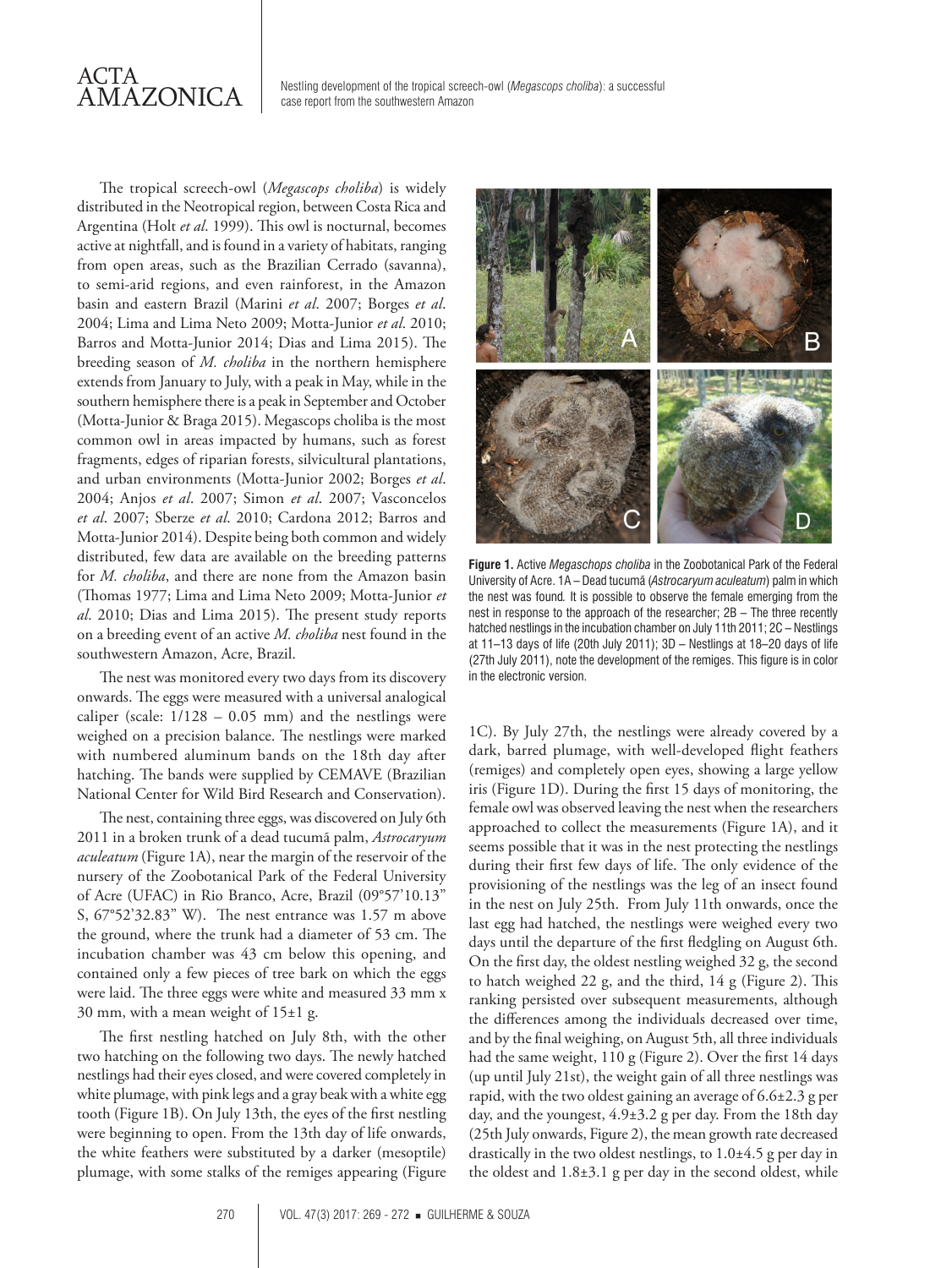ACTA

 $\widetilde{\text{AMAZONICA}}$  Nestling development of the tropical screech-owl (*Megascops choliba*): a successful<br>and  $\widetilde{\text{AMAZONICA}}$ case report from the southwestern Amazon



**Figure 2.** Weight gain of the *Megascops choliba* nestlings in Acre (Brazil) over the development period (measurements taken every two days).

the reduction in the growth rate was less marked in the case of the youngest, decreasing to 2.65±4.1 g per day. On 25th July, the oldest nestling was marked with an aluminum band (code R-26151), followed by the intermediate individual, on 27th July (code R-26142), and the youngest, on 29th July (R-26153). The nestlings remained in the nest for 30 days.

Despite being found throughout the Amazon basin, these are the first data on the nesting of *M. choliba* in this region. The characteristics of the nest, eggs, and nestlings were all similar to those reported from other regions, such as Venezuela (Thomas 1977) and Bahia, Brazil (Lima and Lima Neto 2009). The breeding season, from July to April, was not consistent with that expected for the species in the southern hemisphere -September/October (Holt *et al*. 1999). As a nest with fully feathered *M. choliba* nestlings was observed at the same site on May 25th 2010 (one year prior to the present study), the breeding season of the species in southwestern Amazonia may be the same as that reported for the species in the northern hemisphere, i.e., January–July (Motta-Junior and Braga 2015). The high growth rate recorded over the first 15 days of development and the subsequent decrease of this rate was also observed in *M. choliba* by Thomas (1977) in Venezuela and Lima and Lima Neto (2009) on the coast of Bahia, Brazil, and appears to be a standard development pattern in bird nestlings (Gotie and Kroll 1973; Ricklefs 1979; Winterstein and Raitt 1983). The reduction in the growth rate during the second half of nestling development appears to be related to the consolidation of body mass (flight muscles) and the regulation of body temperature, i.e., thermoregulation (Gotie and Kroll 1973; Ricklefs 1979). In the UFAC Zoobotanical Park, *M. choliba* shares its nesting sites with its congener, *Megascops usta* (Souza and Guilherme 2013).

### **ACKNOWLEDGMENTS**

We are grateful to Francisca Cristina Moura de Lima Boaventura, director of the UFAC Zoobotanical Park for permission to conduct research in the study area, and to all the members of the research at the UFAC Ornithology Laboratory for their logistical support during fieldwork. We are grateful to the Brazilian National Center for Wild Bird Research and Conservation (CEMAVE/ICMBIO), for providing the bands used in project 1099. We are also grateful to two anonymous reviewers for their comments and suggestions.

### **REFERENCES**

Anjos, L.; Volpato, G.H.; Lopes, E.V.; Serafini, P.P.; Poletto, F.; Aleixo, A. 2007. The importance of riparian forest for the maintenance of bird species richness in an Atlantic Forest remnant, southern Brazil. *Revista Brasileira de Zoologia*, 24: 1078–1086.